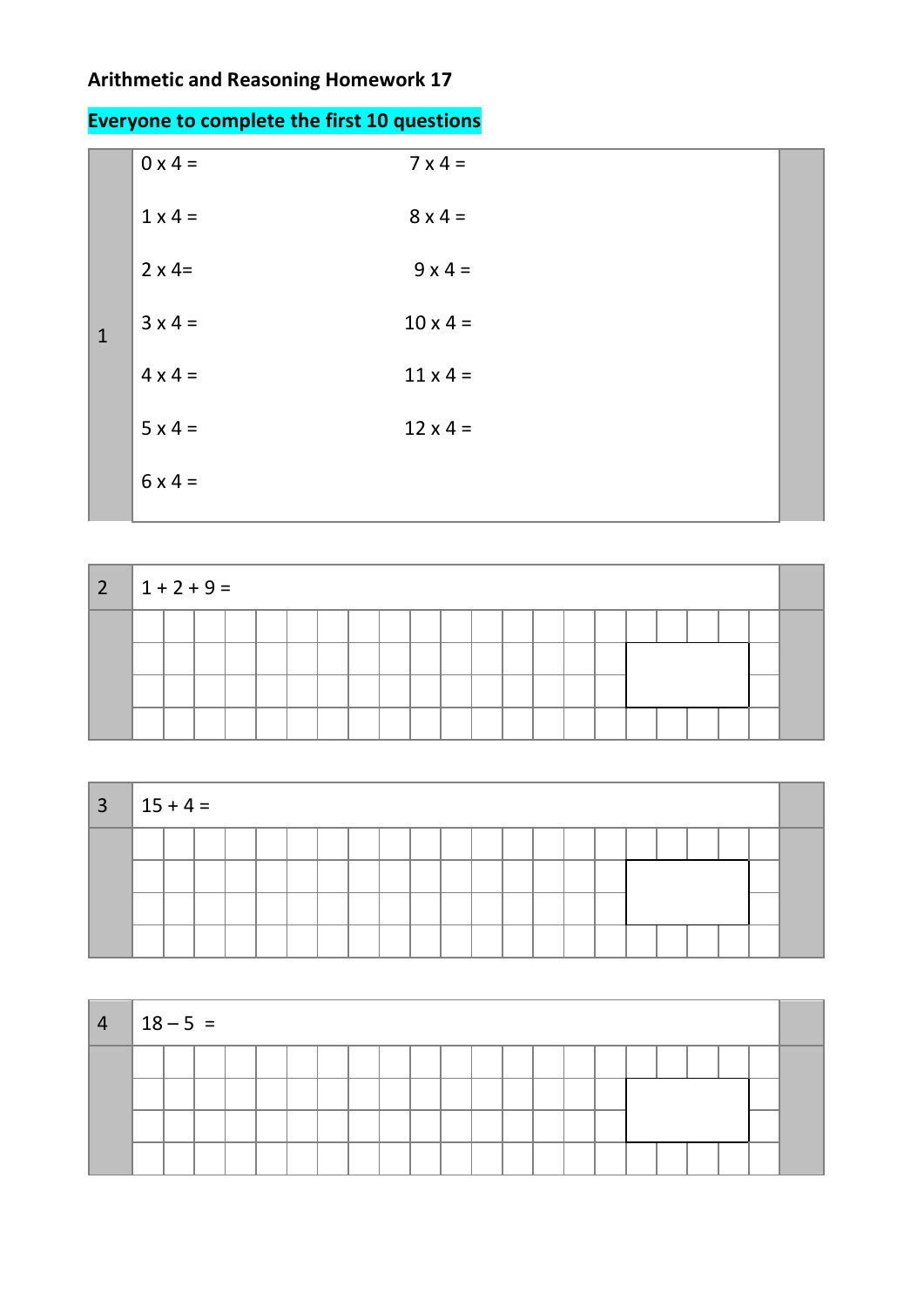| <b>Favourite fruit</b> | Tally           |
|------------------------|-----------------|
| Grapes                 | <b>## ## ##</b> |
| Pear                   | ₩ ₩ Ⅲ           |
| Peach                  |                 |
| <b>Banana</b>          |                 |

| 6 | Use these words to complete the sentences. |  |
|---|--------------------------------------------|--|
|   | months seconds<br>year                     |  |
|   | There are 12 in a                          |  |
|   | There are 60<br>in a minute.               |  |



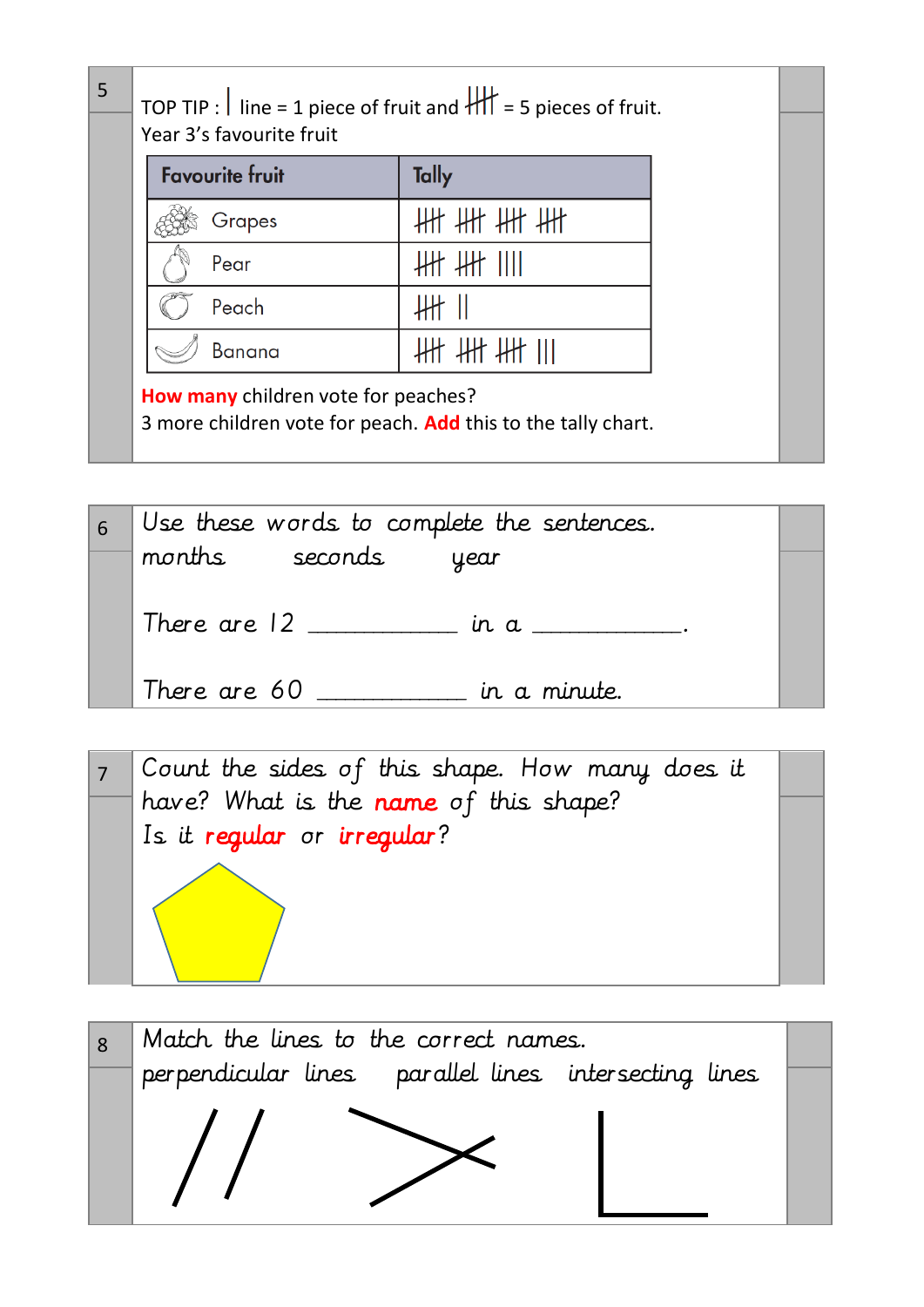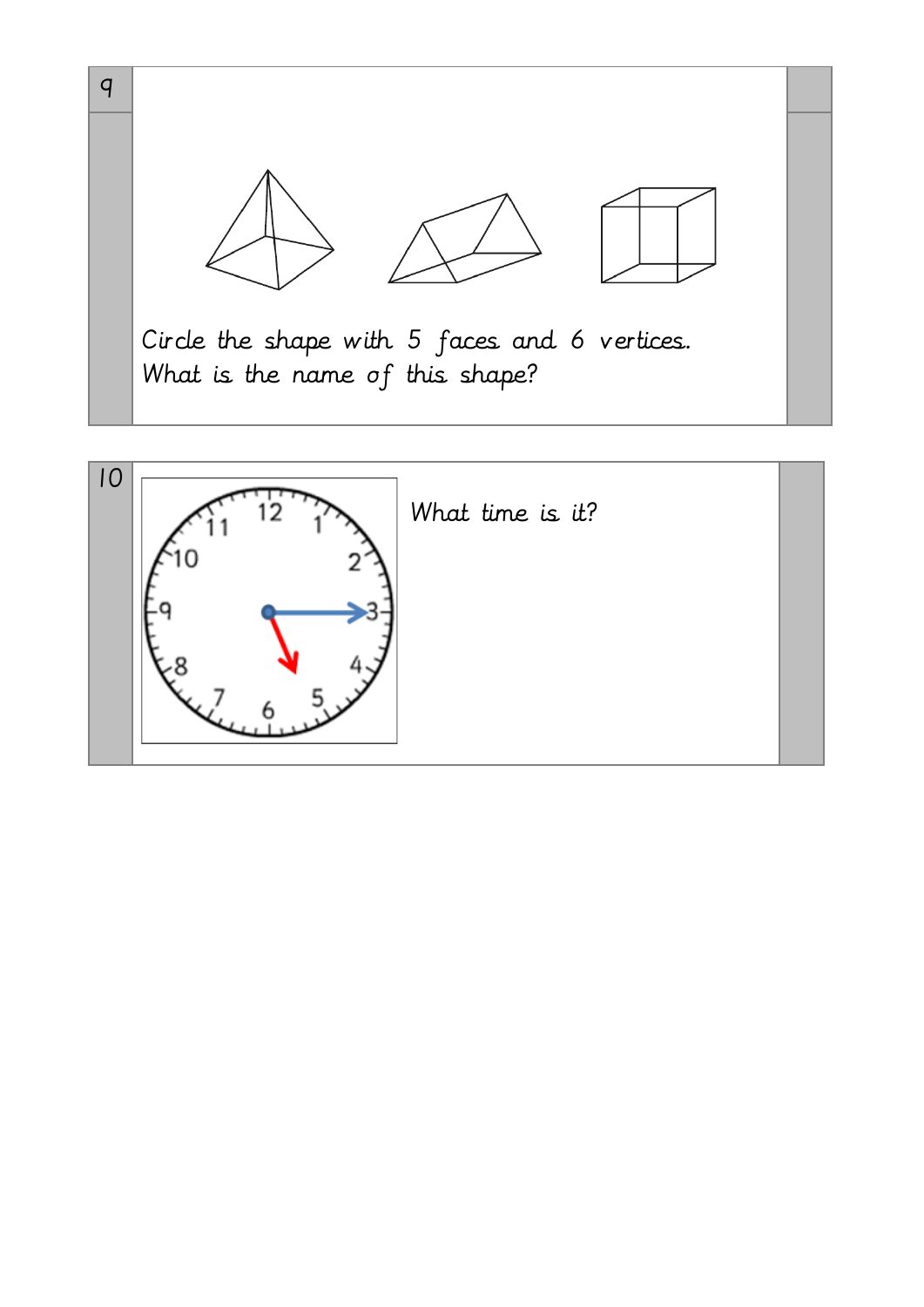| 11 |  |  |  | $+ 673 = 907$ |  |  |  |  |  |  |  |
|----|--|--|--|---------------|--|--|--|--|--|--|--|
|    |  |  |  |               |  |  |  |  |  |  |  |

| 12 |  |  |  | Three hundred and fifty three more than five hundred and thirteen is? |  |  |  |  |  |  |  |
|----|--|--|--|-----------------------------------------------------------------------|--|--|--|--|--|--|--|
|    |  |  |  |                                                                       |  |  |  |  |  |  |  |
|    |  |  |  |                                                                       |  |  |  |  |  |  |  |
|    |  |  |  |                                                                       |  |  |  |  |  |  |  |
|    |  |  |  |                                                                       |  |  |  |  |  |  |  |

| $13 \left  \frac{3}{4} \right.$ of 40 = |  |  |  |  |  |  |  |  |  |  |  |
|-----------------------------------------|--|--|--|--|--|--|--|--|--|--|--|
|                                         |  |  |  |  |  |  |  |  |  |  |  |
|                                         |  |  |  |  |  |  |  |  |  |  |  |
|                                         |  |  |  |  |  |  |  |  |  |  |  |
|                                         |  |  |  |  |  |  |  |  |  |  |  |

| 14 | 891 is |  |  | more than 743 |  |  |  |  |  |  |  |
|----|--------|--|--|---------------|--|--|--|--|--|--|--|
|    |        |  |  |               |  |  |  |  |  |  |  |

| $15 \mid 71 +$ |  |  |  | $= 32 + 56$ |  |  |  |  |  |  |  |
|----------------|--|--|--|-------------|--|--|--|--|--|--|--|
|                |  |  |  |             |  |  |  |  |  |  |  |
|                |  |  |  |             |  |  |  |  |  |  |  |
|                |  |  |  |             |  |  |  |  |  |  |  |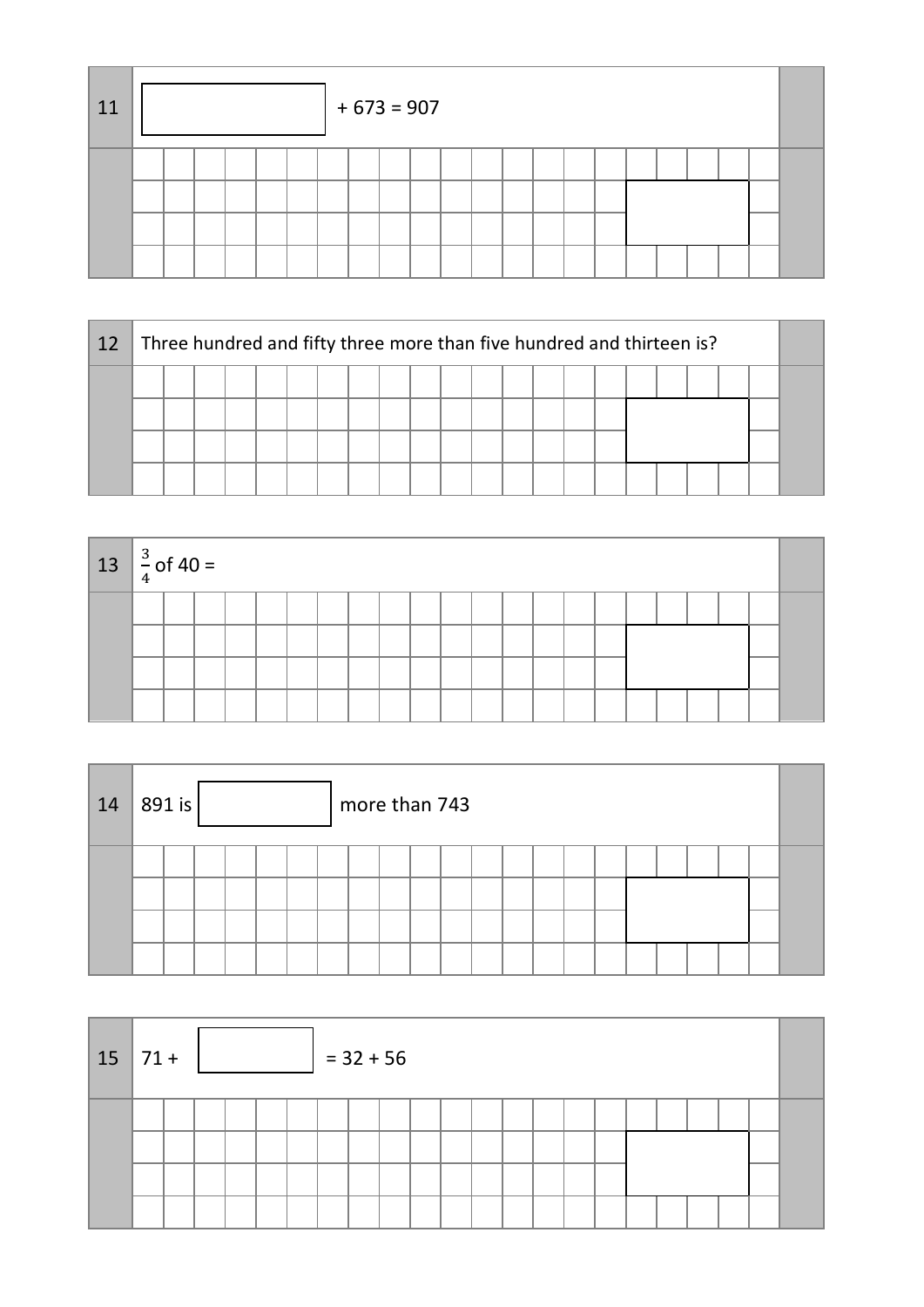



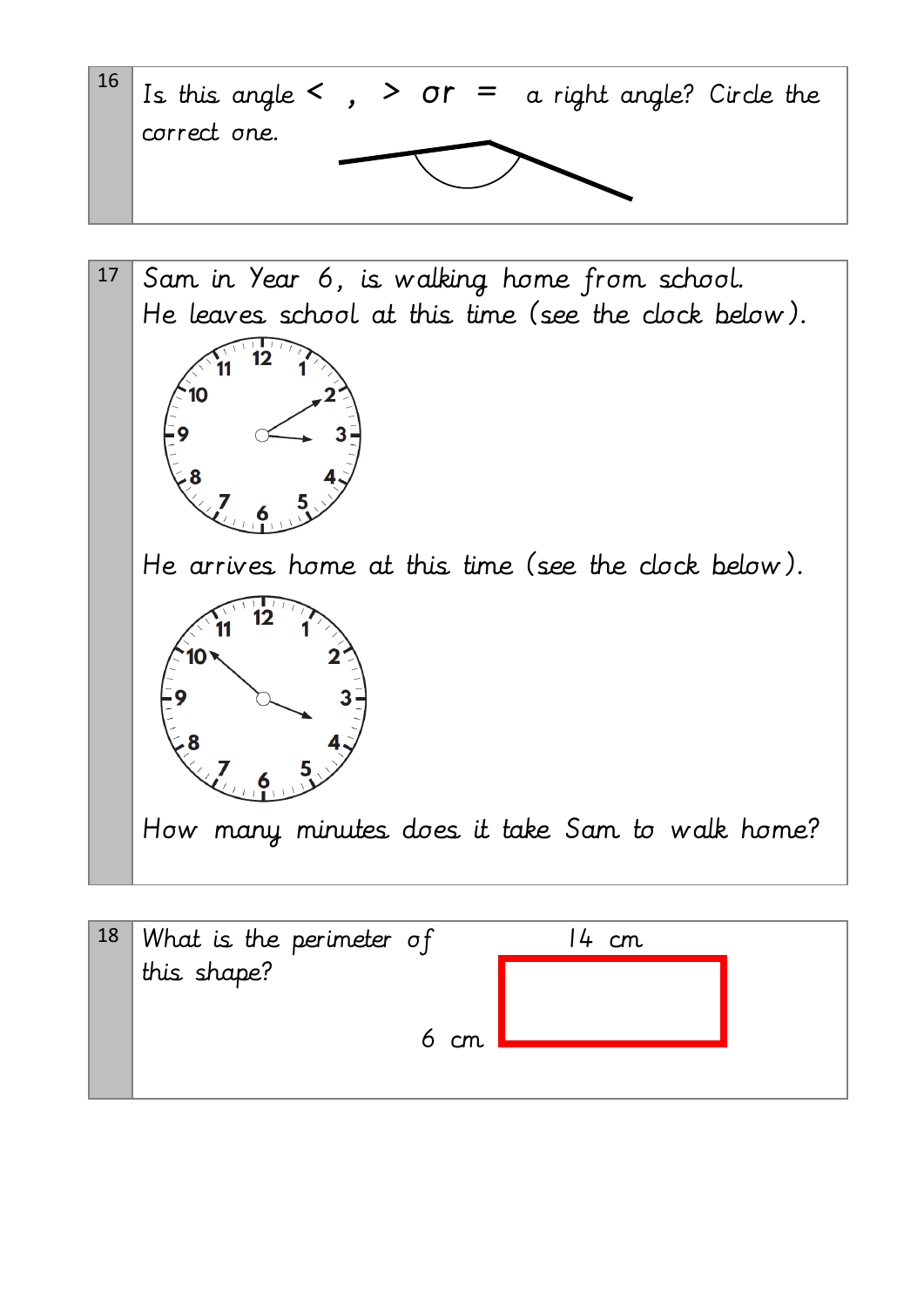



How long did she write for that day altogether?